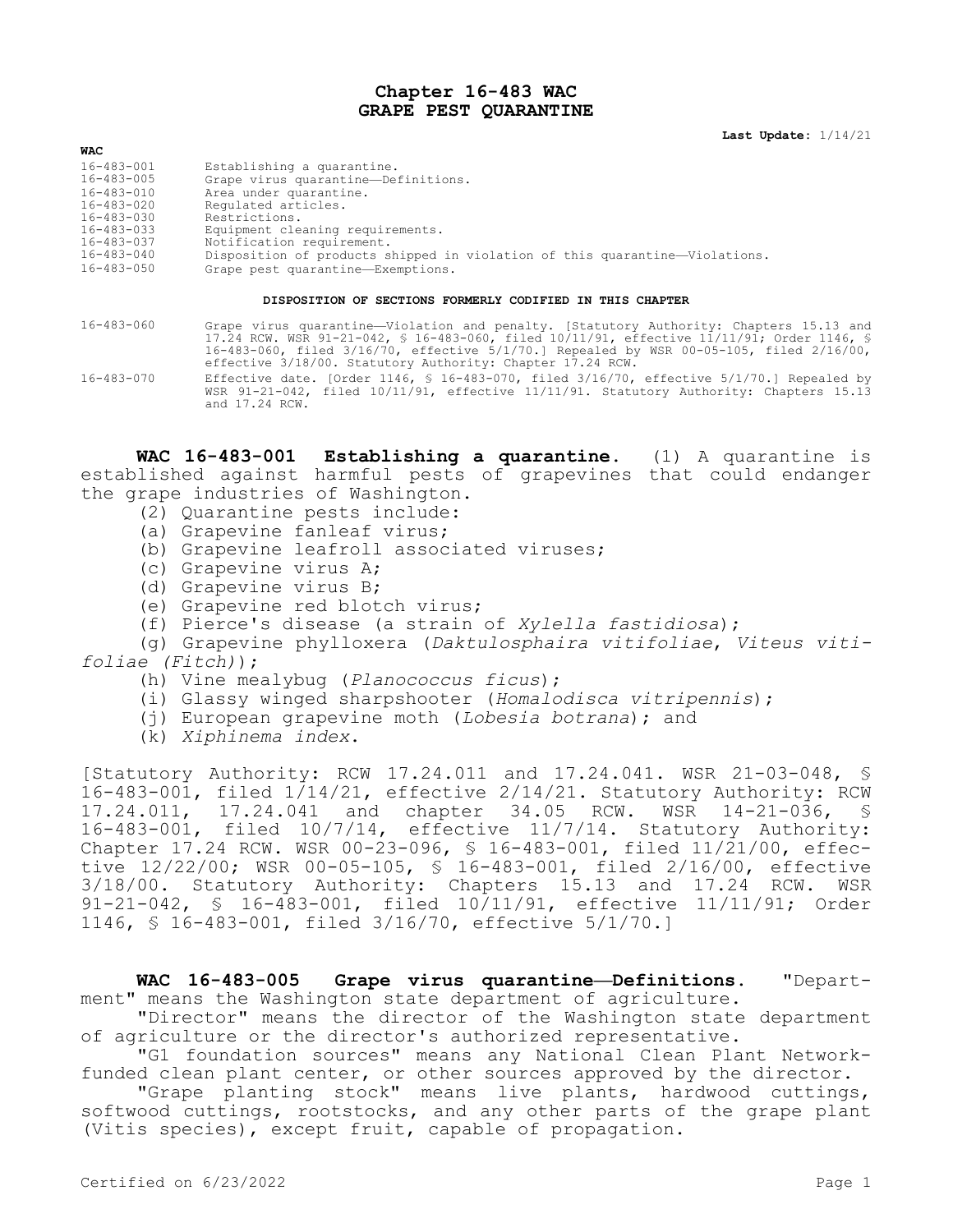"Phytosanitary certificate" means an official document issued by the plant protection organization in the state, district or territory of origin, attesting that a consignment has been inspected and meets phytosanitary import requirements, through specific additional declarations. The department may issue compliance agreements that take the place of a phytosanitary certificate.

[Statutory Authority: RCW 17.24.011 and 17.24.041. WSR 21-03-048, § 16-483-005, filed 1/14/21, effective 2/14/21. Statutory Authority: Chapter 17.24 RCW. WSR 00-05-105, § 16-483-005, filed 2/16/00, effective 3/18/00. Statutory Authority: Chapters 15.13 and 17.24 RCW. WSR 91-21-042, § 16-483-005, filed 10/11/91, effective 11/11/91.]

**WAC 16-483-010 Area under quarantine.** The area under quarantine includes all states, districts, and territories of the United States. Within the state of Washington, sites with grape plantings infested with a quarantine pest from WAC 16-483-001 are subject to additional restrictions.

[Statutory Authority: RCW 17.24.011 and 17.24.041. WSR 21-03-048, § 16-483-010, filed 1/14/21, effective 2/14/21. Statutory Authority: RCW 17.24.011, 17.24.041 and chapter 34.05 RCW. WSR 14-21-036, § 16-483-010, filed 10/7/14, effective 11/7/14. Statutory Authority: Chapter 17.24 RCW. WSR 00-05-105, § 16-483-010, filed 2/16/00, effective 3/18/00. Statutory Authority: Chapters 15.13 and 17.24 RCW. WSR 91-21-042, § 16-483-010, filed 10/11/91, effective 11/11/91; Order 1146, § 16-483-010, filed 3/16/70, effective 5/1/70.]

**WAC 16-483-020 Regulated articles.** Grape planting stock including live plants, hardwood cuttings, softwood cuttings, and any other plant parts capable of propagation, except fruit are regulated under the terms of this quarantine. Equipment used in harvesting grapes in another state, or in an infested site within the state is a regulated article.

[Statutory Authority: RCW 17.24.011 and 17.24.041. WSR 21-03-048, § 16-483-020, filed 1/14/21, effective 2/14/21. Statutory Authority: RCW 17.24.011, 17.24.041 and chapter 34.05 RCW. WSR 14-21-036, § 16-483-020, filed 10/7/14, effective 11/7/14. Statutory Authority: Chapter 17.24 RCW. WSR 00-05-105, § 16-483-020, filed 2/16/00, effective 3/18/00. Statutory Authority: Chapters 15.13 and 17.24 RCW. WSR 91-21-042, § 16-483-020, filed 10/11/91, effective 11/11/91; Order 1146, § 16-483-020, filed 3/16/70, effective 5/1/70.]

**WAC 16-483-030 Restrictions.** (1) Within the state of Washington, grape planting stock produced in a site found infested with a quarantine pest may only be moved from that site if it meets requirements of a pest management plan that is:

(a) Designed to prevent the spread of quarantine pests from that site; and

(b) Approved by the director.

(2) Grape planting stock entering the state must be accompanied by an official phytosanitary certificate that certifies the grape planting stock was produced in accordance with the regulations of an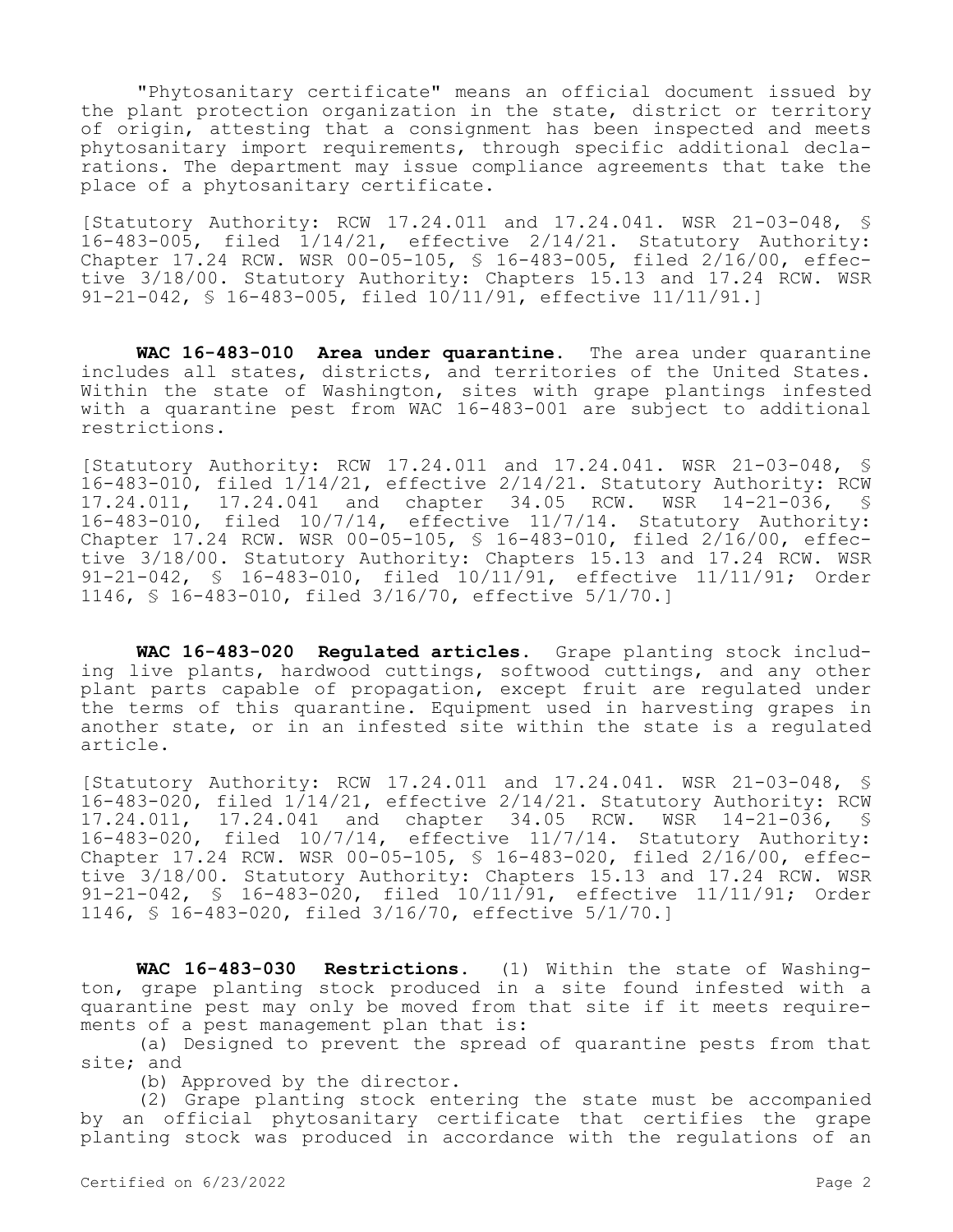official grapevine virus certification program that includes inspection and testing for grapevine fanleaf virus, grapevine leafroll associated viruses, grapevine virus A, grapevine virus B, grapevine red blotch virus and *Xylella fastidiosa* (Pierce's disease strain). The official phytosanitary certificate must:

(a) Include a statement that "The grape planting stock was produced in accordance with the regulations of an official grapevine virus certification program in the state of origin."; and

(b) Include one of the following statements:

(i) "The grape planting stock was grown in and shipped from an area known to be free from grape phylloxera, vine mealybug, glassy winged sharpshooter, and European grapevine moth, by official survey"; or

(ii) "The grape planting stock was grown in containers of soilless media, in a greenhouse screened to exclude grape phylloxera, vine mealybug, glassy winged sharpshooter and European grapevine moth"; or

(iii) "The shipment consists entirely of tissue cultures in vitro, or plantlets ex vitro"; or

(iv) A statement that the grapevines, rootstock, or softwood cuttings were subjected to one of the two treatments in subsection (3) of this section, or other treatments determined to be effective and approved in writing by the director. The treated grapevines must be stored after treatment in a manner to prevent reinfestation. The details of the treatment must be listed on the accompanying phytosanitary certificate.

(3) Acceptable treatments for grapevine insect pests include:

(a) Hot water treatment. Dormant, rooted grapevines or rootstock shall be washed to remove all soil or other propagative media. Dormant rooted plants or rootstock shall be immersed in a hot water bath for a period of not less than three minutes nor more than five minutes at a temperature of not less than  $125^{\circ}F$  (52°C), nor more than  $130^{\circ}F$  (55°C); or

(b) Fumigation treatment. Grapevines, rootstock, or softwood cuttings may be treated with a fumigant labeled for such purpose.

(4) Each shipment of grape planting stock originating from a state infested with *Xiphinema index* as determined by the department must be accompanied by an official phytosanitary certificate that, in addition to the requirements in WAC 16-483-030(2), must include:

(a) A statement that "The potted grape plants in this shipment were grown in soilless media"; or

(b) A statement that "The grape planting stock in this shipment was grown in an area of the state where *Xiphinema index* is not found, by official survey"; or

(c) Where there is no recent official survey, a statement that "The grape planting stock in this shipment was grown in a field sampled and tested and found to be free from *Xiphinema index* in the growing season immediately prior to harvest. Official lab results are attached." Phytosanitary certificates providing this statement must be accompanied by test results from the growing season prior to harvest showing the vines were grown in a field free of *Xiphinema index*.

(5) All shipments of grape planting stock shall be plainly marked with the contents on the outside of the package or container as "grapevines," "grape rootstock," or "grape cuttings."

[Statutory Authority: RCW 17.24.011 and 17.24.041. WSR 21-03-048, § 16-483-030, filed 1/14/21, effective 2/14/21. Statutory Authority: RCW 17.24.011, 17.24.041 and chapter 34.05 RCW. WSR 14-21-036, §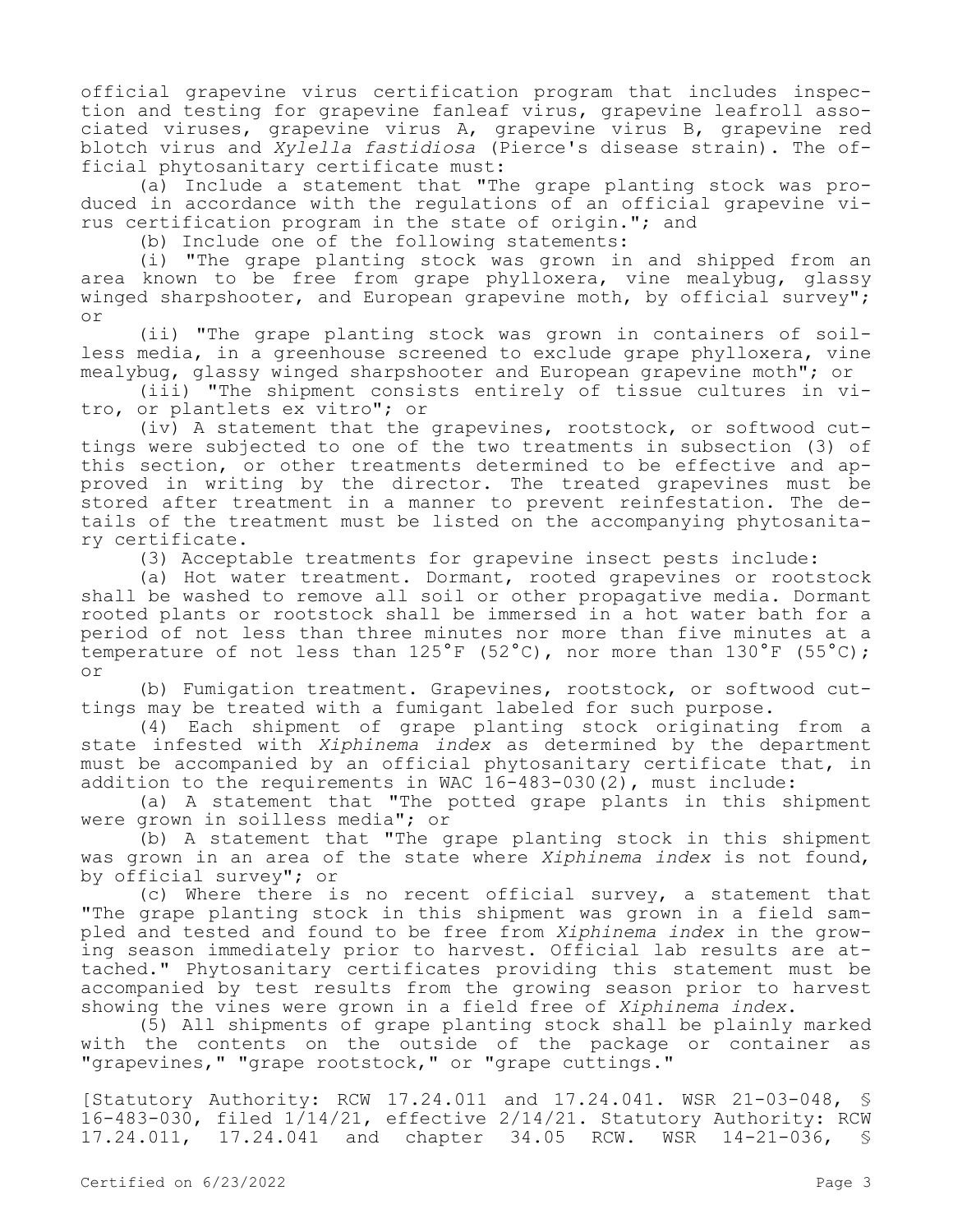16-483-030, filed 10/7/14, effective 11/7/14. Statutory Authority: Chapter 17.24 RCW. WSR 00-23-096, § 16-483-030, filed 11/21/00, effective 12/22/00; WSR 00-05-105, § 16-483-030, filed 2/16/00, effective 3/18/00. Statutory Authority: Chapters 15.13 and 17.24 RCW. WSR 91-21-042, § 16-483-030, filed 10/11/91, effective 11/11/91; Order 1146, § 16-483-030, filed 3/16/70, effective 5/1/70.]

**WAC 16-483-033 Equipment cleaning requirements.** (1) All equipment used for cultivation or harvesting of grapes and vines must be thoroughly washed or steam cleaned to remove all soil and plant material prior to entry into the state of Washington, and prior to movement out of an infested site within the state according to the approved pest management plan for the infested site. Such equipment shall be subject to inspection by the department.

(2) Any equipment found to be in violation of this section shall be subject to detention by the department until such equipment is thoroughly cleaned at the expense of the owner or shipper, or provisions are made by the owner or shipper to immediately transport the equipment directly out of the state.

[Statutory Authority: RCW 17.24.011 and 17.24.041. WSR 21-03-048, § 16-483-033, filed 1/14/21, effective 2/14/21. Statutory Authority: RCW 17.24.011, 17.24.041 and chapter 34.05 RCW. WSR 14-21-036, § 16-483-033, filed 10/7/14, effective 11/7/14.]

**WAC 16-483-037 Notification requirement.** Persons bringing grape planting stock into the state must notify the department in advance, under this grape pest quarantine. Notification may be by U.S. mail, email, or facsimile to: Plant Protection Division, Washington State Department of Agriculture, 1111 Washington Street S.E., P.O. Box 42560, Olympia, WA 98504-2560; email: PlantServices@agr.wa.gov; facsimile: 360-902-2094. Such notice shall include, at a minimum, the number of grapevines, rootstocks, or softwood cuttings; the shipper's name and address; the consignee's name and address; the method of treatment used, if applicable; the approximate date of delivery; and applicable copies of phytosanitary certificates and lab reports.

[Statutory Authority: RCW 17.24.011 and 17.24.041. WSR 21-03-048, § 16-483-037, filed 1/14/21, effective 2/14/21. Statutory Authority: RCW 17.24.011, 17.24.041 and chapter 34.05 RCW. WSR 14-21-036, § 16-483-037, filed 10/7/14, effective 11/7/14.]

**WAC 16-483-040 Disposition of products shipped in violation of this quarantine—Violations.** At the option and expense of the owner, the department will return to the point of origin or destroy any grapevines shipped into the state of Washington, or moved from an infested site within the state, in violation of this chapter.

[Statutory Authority: RCW 17.24.011 and 17.24.041. WSR 21-03-048, § 16-483-040, filed 1/14/21, effective 2/14/21. Statutory Authority: RCW 17.24.011, 17.24.041 and chapter 34.05 RCW. WSR 14-21-036, § 16-483-040, filed 10/7/14, effective 11/7/14. Statutory Authority: Chapter 17.24 RCW. WSR 00-05-105, § 16-483-040, filed 2/16/00, effec